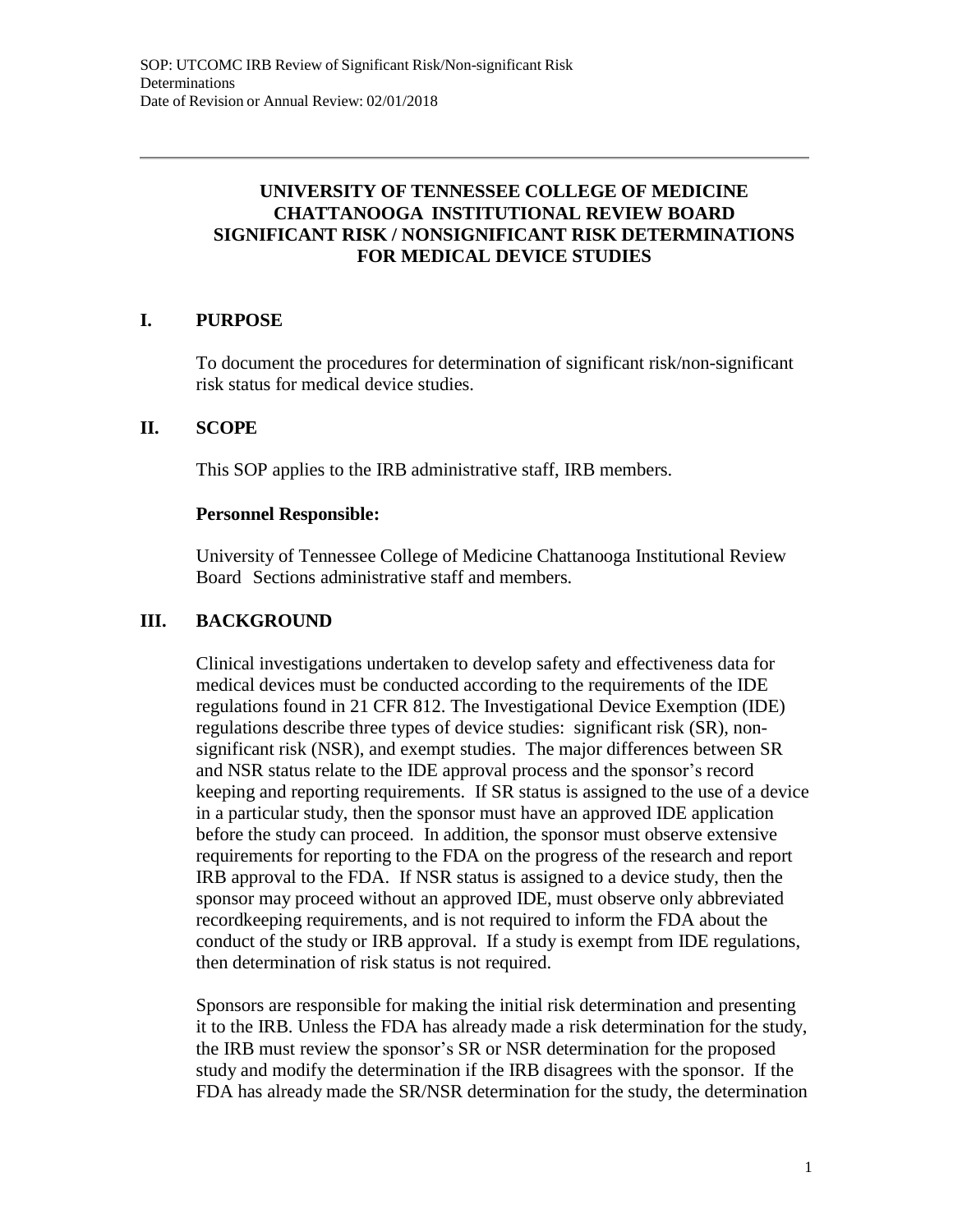of the FDA is final and must be communicated by the sponsor to the IRB.

If the sponsor identifies a study as NSR, the sponsor must provide the reviewing IRB an explanation of its determination (21 CFR 812.2(b)(1)(ii)). The IRB may also use information from the application, protocol, the investigator's brochure, package insert, FDA Information Sheets, reports of prior investigations conducted with the device, description of subject selection criteria, monitoring procedures and other evaluations presented by the sponsor to categorize the device as "SR" or "NSR". If the IRB agrees with the NSR designation and a separate risk determination has not been made by the FDA, the study may proceed with IRB approval. If the IRB disagrees with a sponsor's classification of a device as NSR, then the investigation cannot proceed until the FDA has approved an IDE application and the IRB has approved the study under the regulations for the protection of human subjects.

# **In Accordance With:**

21CFR56; 21CFR812

FDA Guidance on Significant Risk and Non-significant Risk Medical Device Studies located at <http://www.fda.gov/oc/ohrt/irbs/devrisk.pdf>

FDA Guidance on Frequently Asked Questions About Medical Devices located at <http://www.fda.gov/oc/ohrt/irbs/irbreview.pdf>

*Compliance with this policy also requires compliance with state or local laws or regulations that provide additional protections for human subjects.*

# **IV. DEFINITIONS**

**SR device** means an investigational device that: (a) is intended as an implant and presents a potential for serious risk to the health, safety, or welfare of a subject; or (b) is purported or represented to be for use supporting or sustaining human life and presents a potential for serious risk to the health, safety, or welfare of a subject; or (c) is for a use of substantial importance in diagnosing, curing, mitigating, or treating disease, or otherwise preventing impairment of human health and presents a potential for serious risk to the health, safety, or welfare of a subject; or (d) otherwise presents a potential for serious risk to the health, safety, or welfare of a subject.

**NSR device** means an investigational device that does not satisfy the definition of a SR device, i.e., a device that does not satisfy any of the conditions listed above that would qualify it as a SR device.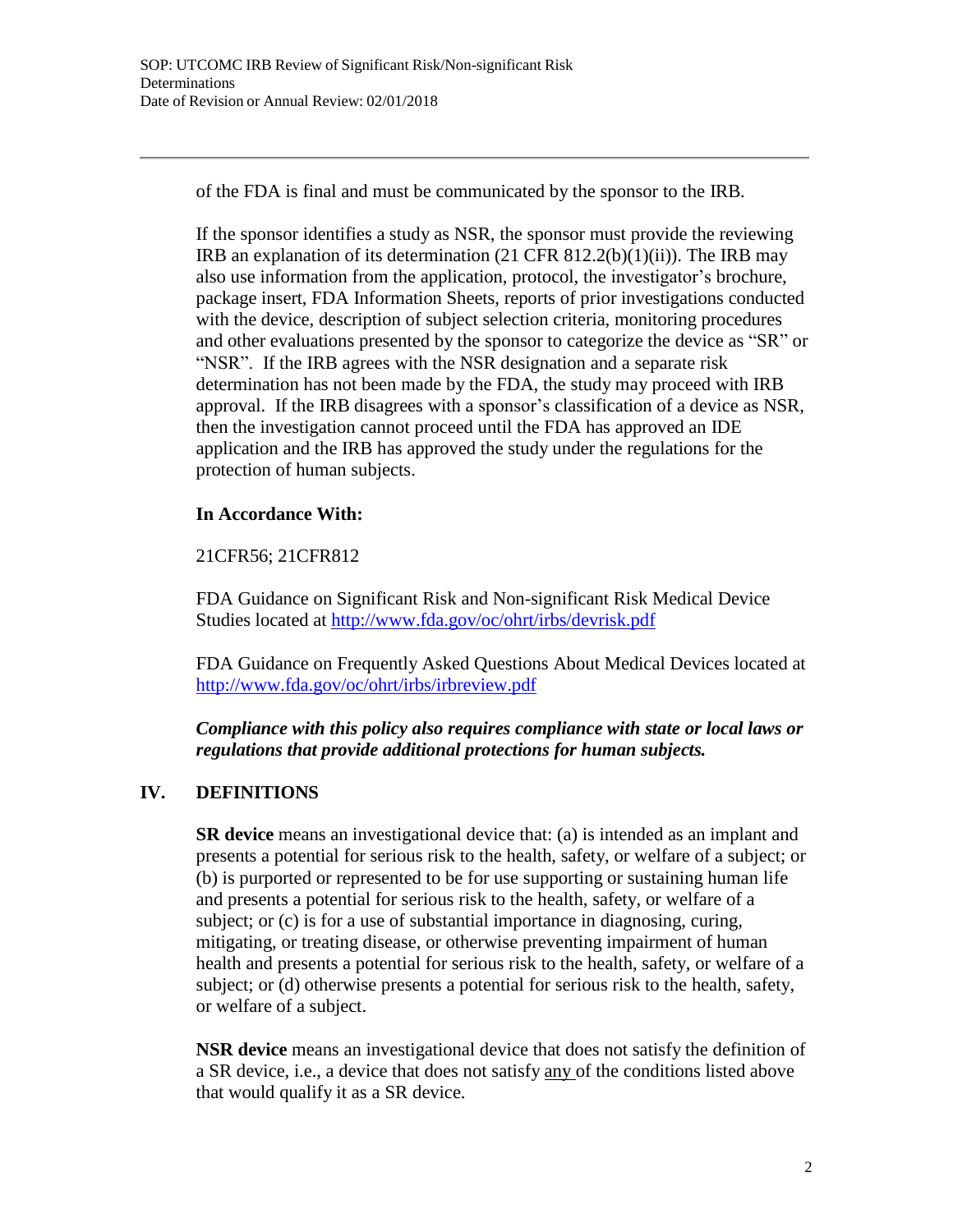**Unanticipated adverse device effect** means any serious adverse effect on health or safety or any life-threatening problem or death caused by, or associated with, a device, if that effect, problem or death was not previously identified in nature, severity, or degree of incidence in the investigational plan or application (including a supplementary plan or application), or any other unanticipated serious problem associated with a device that relates to the rights, safety, or welfare of subjects.

# **V. PROCEDURES**

- 1. The IRB (or FDA) will determine whether the medical device is significant risk (SR) or non-significant risk (NSR) per 21 CFR 812 by use of any of the following:
	- a. A risk assessment report from the sponsor explaining the device classification;
	- b. The FDA letter approving the IDE (in which case the IRB will consider the investigation an SR device study);
	- c. A Pre-Market Approval letter, supplement letter or amendment letter from the FDA;
	- d. Information from the study application, master protocol, investigator's brochure (or package insert) and other risk evaluations presented by the sponsor or investigator;
	- e. Review of the FDA Information Sheet containing examples of SR and NSR devices located at [http://www.fda.gov/oc/ohrt/irbs/devrisk.pdf;](http://www.fda.gov/oc/ohrt/irbs/devrisk.pdf)
	- f. Reports of prior investigations conducted with the device;
	- g. Description of subject selection criteria;
	- h. Description of monitoring procedures;
	- i. Potential harm that may be caused by any surgical procedure used to place or implant the device; and
	- j. The proposed use of the device and the nature of harm that may result from its use in the study.
- 2. All SR device studies are considered more than minimal risk and require full IRB review.
- 3. If the IRB decides the study is significant risk, the IRB shall notify the investigator (in writing) that an IDE must be obtained from the FDA prior to IRB review of the study. Any amendments or corrections of deficiencies required by the FDA during the IDE process must be submitted for review and approval of the IRB. Once the IDE is obtained, the investigator may resubmit the study for IRB review.